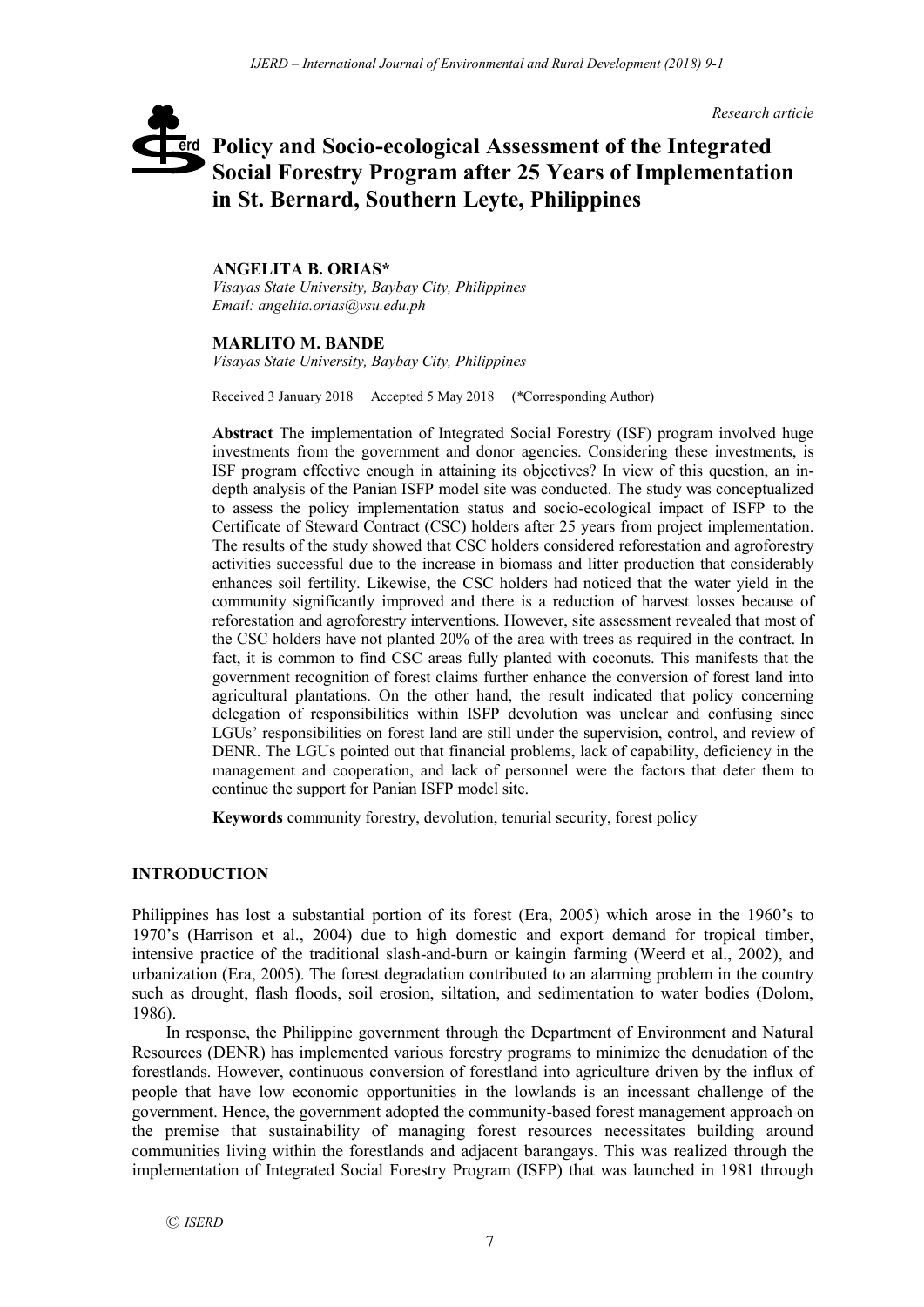the Bureau of Forestry Development (BFD), now the Forest Management Bureau (FMB) of the DENR pursuant to the Executive Order 192 and Letter of Instruction (LOI) 1260.

ISFP aims to uplift the socio-economic condition of the upland dwellers through improved incomes from the use of appropriate upland technologies while protecting the environment within 25 years duration and renewable for another 25 years as stipulated in the Certificate of Stewardship Contract (CSC). Implementation of the program involved investments (i.e., labor, supplies and financial resources) from donor agencies, such as the World Bank-funded Central Visayas Regional Project (CVRP), the Ford Foundation-funded Upland Development Program and the USAID-funded Rainfed Resources Development Project (RRDP) (Guiang et. al., 2001). Considering the abovementioned investments, is ISF program effective enough in attaining its objectives especially upon reaching the expiration date of each beneficiary's contract? In view of this question, an in-depth analysis of the program implementation was conducted in Barangay Panian, St. Bernard, Southern Leyte.

# **OBJECTIVE**

This study was conducted to assess the policy implementation status and the socio-ecological impact of ISFP on the CSC's holders and to the model site after 25 years of implementation. Likewise, factors that facilitates the success of the program and problems were documented and could be used as basis to revisit and improve the policies of upland development projects in the country.

# **METHODOLOGY**

**Selection and location of the study site:** The existence of an ISF model site, the availability of the secondary data and accessibility of the area were the major criteria considered in the selection of the study site. The study site is located in Brgy. Panian, St. Bernard, Southern Leyte along longitude 125° 07'05.9" and latitude 10°17'13.1" under the supervision of Community Environment and Natural Resource (CENRO) San Juan, Southern Leyte (Fig.1).



**Fig. 1 Location of the study site**

**Formulation and pre-testing of survey instrument:** A semi structured interview schedule was formulated in English and was translated into Cebuano dialect. The survey instrument answers the following objectives; namely: (a) social, economic, and demographic characteristics of CSC holders; (b) CSC holders' perceptions and opinions regarding the impact of ISFP; (c) problems encountered during project implementation; (d) factors that facilitate the success of the program; and (e) lessons learned of the CSC holders and project personnel during the policy implementation process. The survey instrument was pre-tested among 10 selected upland farmers in Inopacan,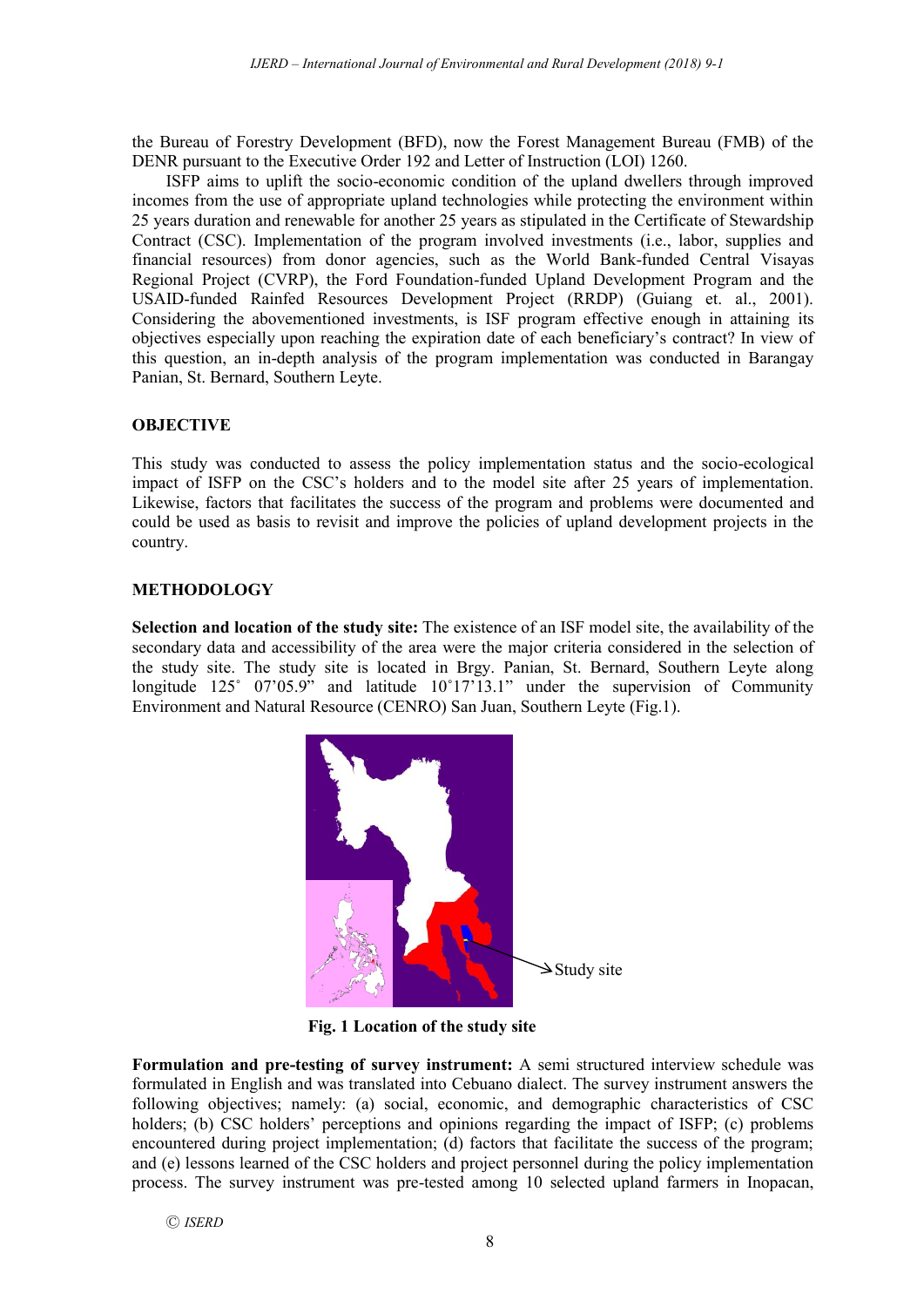Leyte. The purpose of the activity was to test the instrument on the following: a) comprehensibility of the instrument; b) respondents' sensitivity to questions; and c) appropriateness of terms used. **Calculation of sample size:** The total number of respondents was calculated using the equation for sample size determination (Dargantes, 1996).

$$
n = \left(\frac{Nz^2s^2}{Nd^2}\right) + z^2s^2\tag{1}
$$

Where  $n =$  number of respondents to be included in the survey;  $N =$  total number of respondents in the lists;  $Z =$  coefficient at 95% level of reliability;  $d =$  error level expressed in units of the normal variable;  $s^2$  = sample variance of the normal variable. The sample variance used in the equation was attained using summative size (in ha.) of CSC farms per cultivator as normal variable. Fortyseven respondents were randomly selected out of the 81 CSC holders. Of the 47 respondents, 26 were original CSC holders, 20 were the next-of-kin and one was the successor of the original holder who was not physically capable of cultivating the land.

**Data collection and focus group discussion:** The data collection was conducted through the coordination with the CENRO-San Juan headed by CENR Officer (For. Alejandro Bautista); the Municipal Mayor (Hon. Napoleon Cuaton) and Panian Brgy. Captain (Hon. Ruperto Rafols). The data collection includes: gathering of the secondary information, key informants interview, and individual CSC holder's farm visit. The results of the key informant' interview (KII) were presented during the focus group discussion (FGD). The FGD participants were composed of representatives from all sectors that were involved during the implementation of the ISF program (i.e., CSC holder-beneficiaries, from CENRO and the Provincial Environment and Natural Resource Management Office (PENRMO), community organizer of the Panian Model Site, Brgy. officials and representative from Municipal Local Government Unit (MLGU)). The FGD was done to triangulate and validate the results obtained during the interview. Secondly, the FGD provided an avenue for the CSC holders to raise their concerns and listen to the plan of the PENRMO (local government) and CENRO-San Juan (national government) regarding the renewal of their individual CSC.

**Data collating and statistical analysis:** The data gathered during the interview and FGD were collated and tabulated using Microsoft Excel. Likewise, descriptive statistical analysis was conducted using the Statistical Package for Social Sciences (SPSS).

# **RESULTS AND DISCUSSION**

Table 1 shows the duties and responsibilities of the CSC holders and their perception if each duties are done and implemented. Most of the CSC holders assumed and implemented their duties and responsibilities as reflected in the agreement. This manifest that the CSC holders are qualified to apply for renewal. As stipulated in Administrative Order No. 4 (dated Feb. 27, 1991), the issuance and renewal of CSC is the main responsibility of the CENRO. On the other hand, during the FGD, the representative from CENRO-San Juan Field Office revealed that the DENR is not anymore processing any issuance and renewal of CSC contract. The representative cited Executive Order 263 which states that forestland areas with issued CSC are included under the Community-Based Forest Management Program and a new tenurial instrument (CBFM Agreement) will be issued. Hence, he strongly recommended that the CSC holders should reactivate their organization to qualify and apply for the CBFM agreement. The expert advice of the CENRO representative and the information regarding the change in DENR policy on tenure instrument (from CSC to CBFMA) causes more confusion and even doubt of the holders to apply for the renewal of their CSC contract. Furthermore, Table 1 shows a considerable number of respondents opted to abstain in answering the questions during the assessment.

This was clarified during the FGD that those respondents who abstained were the next-of-kin of the CSC holders. The reason of abstaining was they have less information and no personal involvement during the project implementation since most of them were still very young and not qualified to attend and participate any of the program related-activity.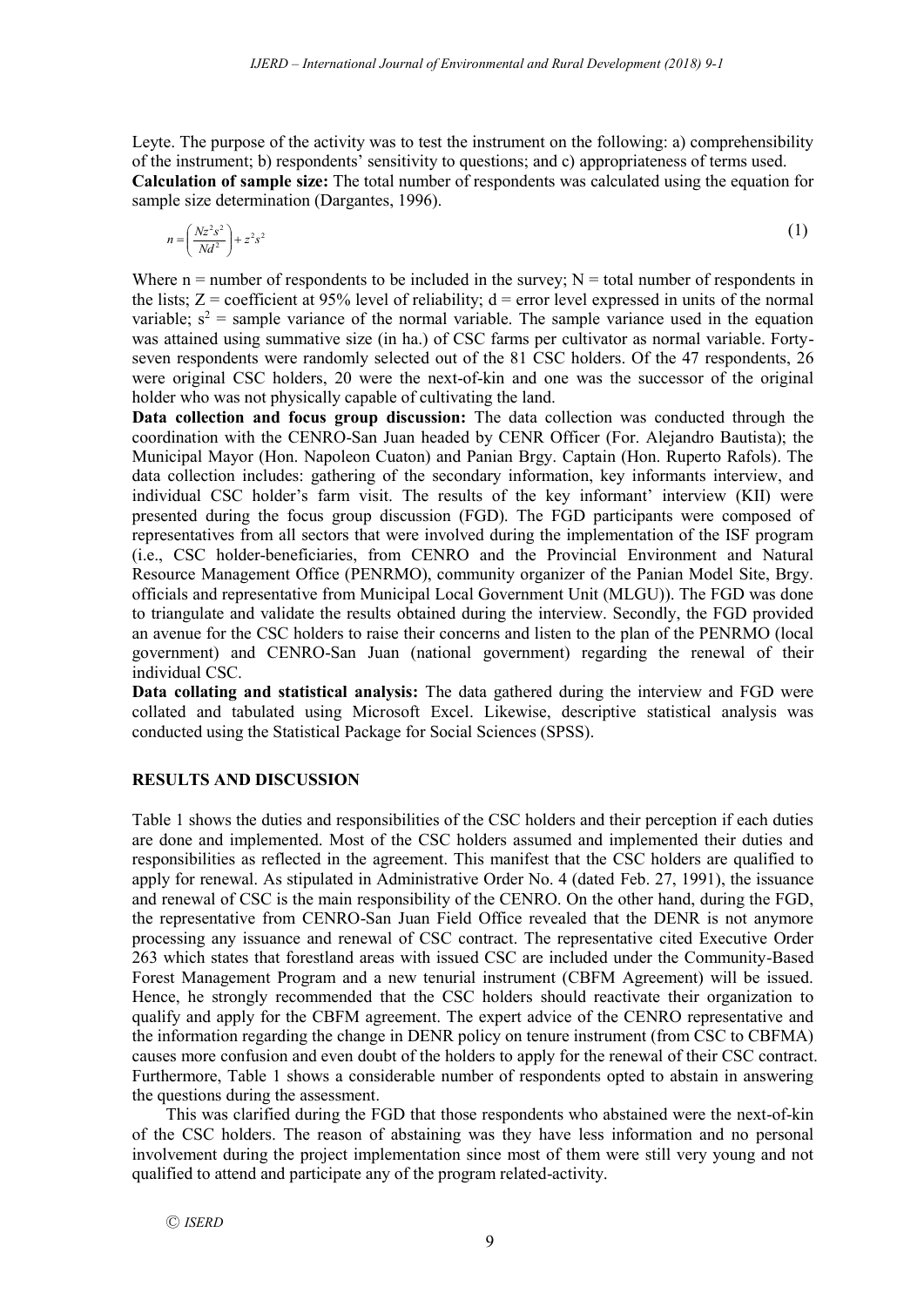| Duties and responsibilities                                                                                                                                                                    | Yes | N <sub>0</sub> | Abstain |
|------------------------------------------------------------------------------------------------------------------------------------------------------------------------------------------------|-----|----------------|---------|
| 1. Participate in delineation of project area and parcellary surveys                                                                                                                           | 36% | 36%            | 28%     |
| 2. Develop the allocated lands to productive farms                                                                                                                                             | 70% | $4\%$          | 26%     |
| 3. Devote at least 20% of the land within the project area to tree farming of<br>suitable species                                                                                              | 43% | 17%            | 40%     |
| 4. Protect and conserve the forest growth within the project area                                                                                                                              | 70% | $2\%$          | 28%     |
| 5. Preserve monuments and other landmarks indicating corners and outlines<br>of boundaries                                                                                                     | 57% | $0\%$          | 43%     |
| 6. Prevent and suppress fires                                                                                                                                                                  | 62% | 11%            | 28%     |
| 7. Protect and preserve trees and other vegetation within a 20-meter strip of<br>land from the edge of the normal high waterline of river and streams with<br>channel of at least 5-meter wide | 53% | $2\%$          | 45%     |
| 8. Abstain from cutting or harvesting naturally growing timbers within and<br>adjacent to social forestry area                                                                                 | 49% | 19%            | 32%     |
| 9. Refrain from transferring or assigning their allocated land                                                                                                                                 | 55% | 13%            | 32%     |

**Table 1 CSC holders' compliance to the duties and responsibilities of the ISF Program (n=47)**

The study of Asio and Bande (2005) revealed that project sustainability and transfer of local knowledge can be attained through active involvement of the youth on association's project activities. In the case of Panian ISF program, the implementers failed to involve the youth sector. Hence, the social sustainability of the project was jeopardized specially that most of the original members were dead or physically incapacitated to perform their duties and responsibilities.

# **Impact Assessment of the Panian ISFP Model Site: Maximize Land Productivity and Ecological Stability**

The area's terrain was rolling to steep (60 to 80% slopes) with elevations ranging from 100 to 500 meters above sea level (Tabada & Escasinas, 1993) which classified the areas under timberland. The beneficiaries were encouraged to adopt appropriate agroforestry technologies since it is the only way to harmonize productivity and conservation efforts. Contour canal and hedgerows were the intervention as part of the agroforestry activity. However, during ocular inspection, it was observed that contour canals and hedgerows were left unmaintained. Despite of this, the respondents indicated that the landslide and flooding were significantly minimized which considerably improved their harvest. Likewise, the holders pointed out that the soil-water conservation measures had significantly increased their on-farm income which could be one of the indicators that the agroforestry intervention was effective. According to Mr. Fredo Ramada<sup>1</sup>, before the implementation program, the area was dominated by cogon *(Imperata cylindrica)* and carabao grass *(Paspalum conjugatum)*. Cogon grass is one of the vegetative indicators that the area is aggravated by relative low pH, highly leached infertile soil, lack of surface organic matter and high evapotranspiration rate which causes water stress (Sajise, 1990). Other factor that exhilarated the beneficiary to participate in the reforestation was their area needs immediate rehabilitation because it is prone to landslide and flashflood due to the geologic characteristics of the site. Moreover, the result showed that CSC holders consider reforestation activity successful because of the following observations: (a) biomass and litter production considerably increased that enhances soil fertility on their CSC-issued farms, (b) water yield in the community was significantly improved due to watershed rehabilitation, and (c) reduction of harvest losses due to minimized flooding and soil erosion.

 $\overline{\phantom{a}}$ 

<sup>&</sup>lt;sup>1</sup> Mr. Fredo Ramada - project leader of the Panian ISF model site from 1989 until 1992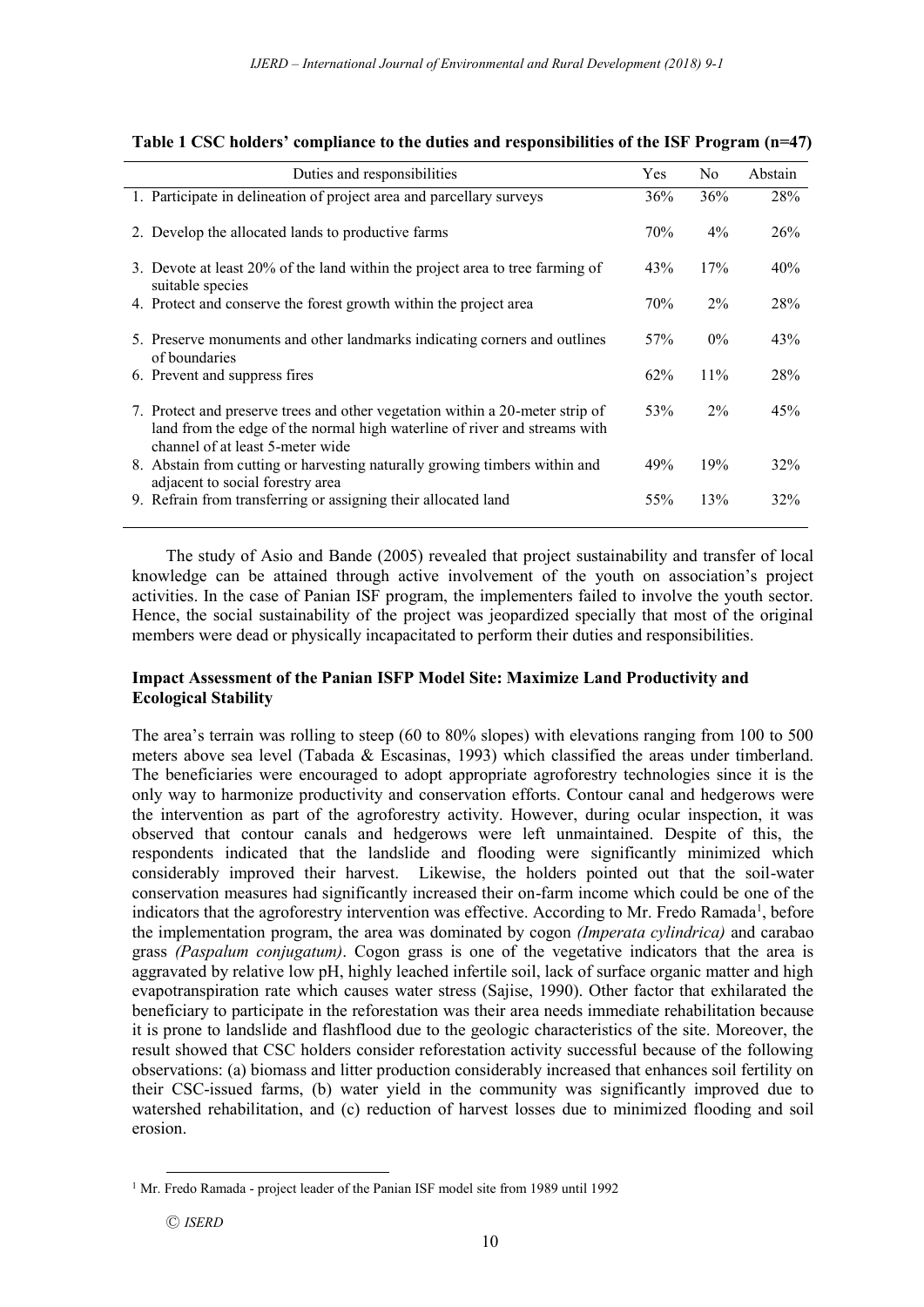# **Impact Assessment of the Panian ISFP Model Site: Improvement of Socio-economic Conditions of the Forest Occupants**

Majority of the respondents depend on farming as their major source of livelihood wherein 71 percent of their total farm income was derived from the CSC-issued parcel. The agroforestry perennial crops [i.e., abaca (*Musa textilis*), coconut (*Cocos nucifera*), and fruit trees] that were distributed during the operation had significantly increased the on-farm income of the beneficiaries. Some of the respondents revealed that they had started harvesting the trees [i.e., yemane (*Gmelina aborea*) and mangium (*Acacia mangium*)] planted on their individual farm. According to the respondents, the income was used to finance the school expenses of their children. Presently, some of the project beneficiaries' children got decent and stable jobs because they finished a college degree. This was one of the manifestations of direct economic benefits of the project to the beneficiaries. On the other hand, self-confidence, trust of the local people, development of their leadership abilities, and establishment of good rapport with the local government units including DENR personnel were documented as positive outcomes in relation to the social impact of ISF program.

# **Policy Assessment of Panian ISFP Model Site: CSC Implementation After Devolution**

Based on the ocular inspection vis-à-vis CSC policy implementation assessment, the results showed that most of the CSC holders have not planted 20% of their area with trees as required in the contract. In fact, it is common to find CSC areas fully planted with coconut and banana. Hence, the community acceptance and government recognition (e.g. Certificate of Stewardship Contract) of forest claims enhances intensive cultivation of food crops or the conversion of forest land into agricultural plantations (i.e., coconut and abaca). On the other hand, it was mentioned during the FGD that there had never been support provided by the Municipal and Provincial government after transferring the responsibility of Panian ISFP model site to the LGU. Presently, the CSC holders are faced with problems of management, technical capability, and lack of knowledge about the change of government policy on natural resource management and renewal of stewardship agreement. During the FGD, it was pointed out by the Municipal Agriculturist that the minor involvement of the municipality in the monitoring of ISFP activities was because these are usually initiated in forest areas, and therefore, it is under DENR's authority. The formulation of the LGUs responsibilities within the Local Government Code on forest land is that they are under the supervision, control, and review of DENR. Hence, the LGU's responsibilities seemed to be barely recognized by DENR whose officials often claimed that forest lands are under DENR's authority exclusively (Groetschel et al., 2001).

# **Policy Assessment of Panian ISFP Model Site: CSC Renewal**

A serious concern brought up during the FGD was the renewal of CSC. All CSC agreements issued during the implementation of Panian ISFP model site had expired in 2016. As stipulated in the contract, the CSC holder is qualified for a renewal for another 25 years provided that he/she complied with the agreement. However, the DENR has adopted and implemented Executive Order 263 (CBFM strategy) which resulted to non issuance or renewal of CSC. Considering this change on DENR policy, it indicates that the CSC holder will lose their legal claim over the land they cultivated and developed for 25 years. The results of this study indicated that the CSC holders were not informed about the CBFM program. This could probably lead to a conflict between the CSC holders and government agencies.

# **Policy Assessment of Panian ISFP Model Site: Delegation of Responsibilities within Devolution of ISFP**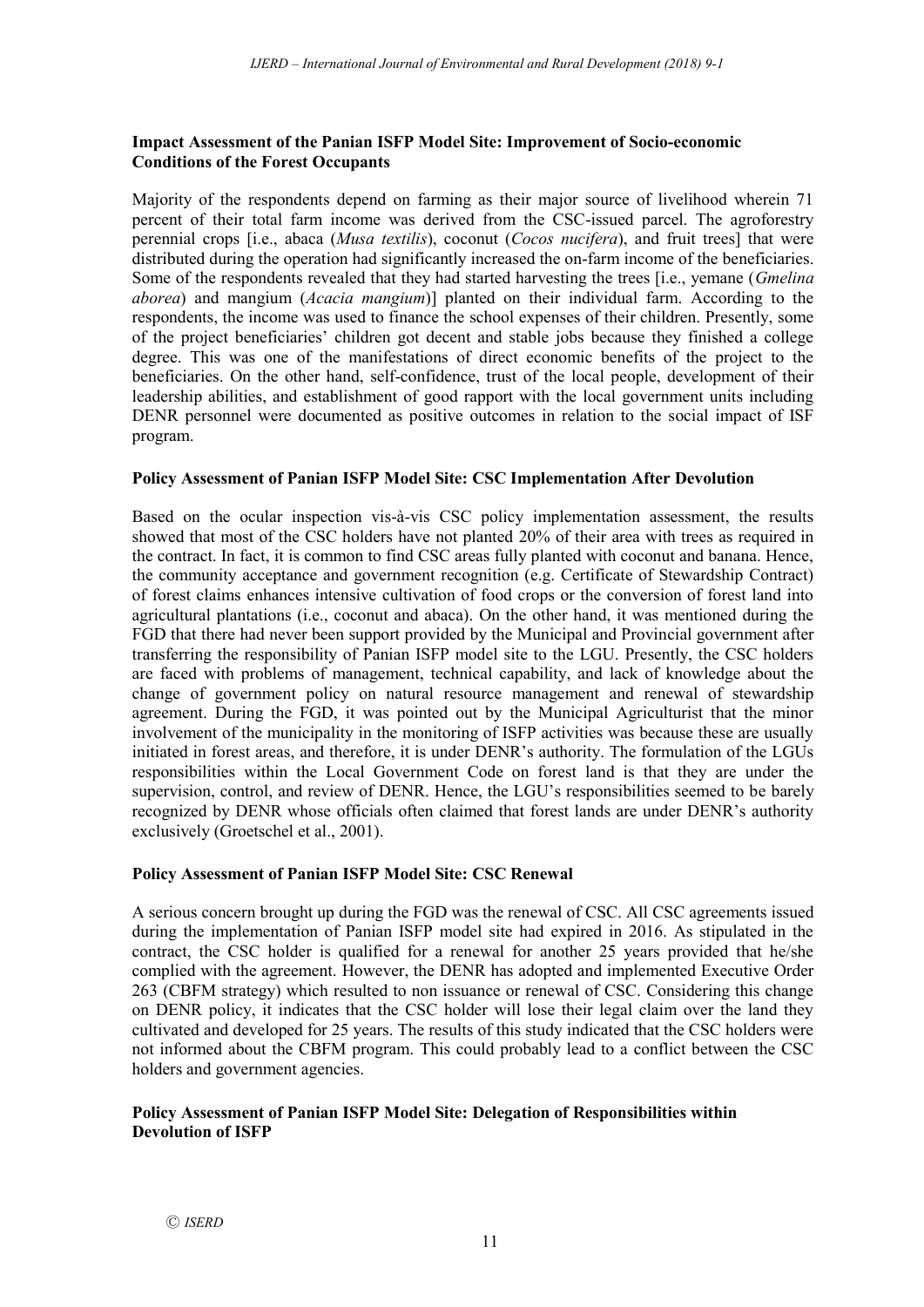The results of this study indicated that policy concerning the delegation of responsibilities within ISFP devolution was unclear and LGUs were confused. One example was the DENR's responsibilities and the functions of the Environment and Natural Officers in the LGUs (both Provincial and Municipal). It becomes difficult to distinguish respective tasks, mandates, responsibilities, and authorities. It creates difficulties when some responsibility for ISF program should have been completely devolved but in fact still partly under DENR's authority. The Municipal Agriculturist of St. Bernard reported that beneficiaries under the devolved ISF sites are coming to their office with questions concerning stewardship renewal, demonstrating public confusion with respect to the continuity of the program and the responsible institutions.

# **Socio-ecological Factors that Influence the Panian ISFP Model Site**

Majority of the problems encountered during and after the project implementation were not solved and even continued to create conflict among project participants and implementers. The major problems were identified, namely: (a) non-processing of CSC renewal which is inconsistent with the existing DENR policy as stipulated in the CSC contract; (b) no proper turn-over of project documents during the devolution of the program; and (c) failure to transfer the knowledge and information about the program to the *next-of-kin* which became a barrier in attaining social, economic, and ecological sustainability. However, the implementation of reforestation and adoption of agroforestry systems significantly improved the bio-physical and environmental conditions of the area. During the socio-ecological assessment, the success of ISFP as a strategy in community-based forest conservation was due to the following salient factors: a) security of tenure; b) environmental awareness; c) commitment and community empowerment; and d) external support. In addition, the upliftment of the community's general living conditions and change in attitude of residents towards forest conservation and biodiversity protection in relation to increase in on-farm income was the major achievement of the ISF Program. However, government recognition through the issuance of CSC over forest land claim further increases conversion of timber land into agricultural plantations.

# **CONCLUSION**

Even with the policy in place to ensure covering at least part of the land with trees, these areas are still converted into agricultural plantations as many other cultivated areas (without CSC) in timber land. Hence, the CSC strategy to get commitment from, and time control over forest dwellers who are operating as *kaingineros* is not clearly established and implemented under the ISF guidelines. If the CSCs are to be renewed, there must be a strong commitment to comply with the rules and regulations. Noncompliance with the policy should lead to the cancellation of CSCs and reallocation of the land. Demonstrating the commitment to enforce the laws, combined with public awareness campaign will further enhance the motivation of the CSC holders to follow the stipulations in the contract for improvement and development of their individual land. On the other hand, the municipal and provincial local government units are the key players in all efforts to reach the rural population. Burdened by the devolution of offices and related tasks, and hit by weak economic activities within the boundaries and subsequently low tax revenues, the LGUs could sustain the basic services for their population through sound management of their assets. Hence, policy on increasing LGUs assets through communal forestry could be one of the major concerns of the ISF program right from the start of the implementation.

# **REFERENCES**

Asio, V.B. and Bande, M.M. 2005. Innovative community-led sustainable forest resource conservation and management in Baybay Leyte, in the Philippines. Innovative Communities People-Centered Approaches to Environmental Management in the Asia, Pacific Region, United Nation University Press, 204-224.

Dargantes, B.B. 1996. Socio-ecological case studies on forest lands cultivation in Leyte, Philippines. Ph.D.